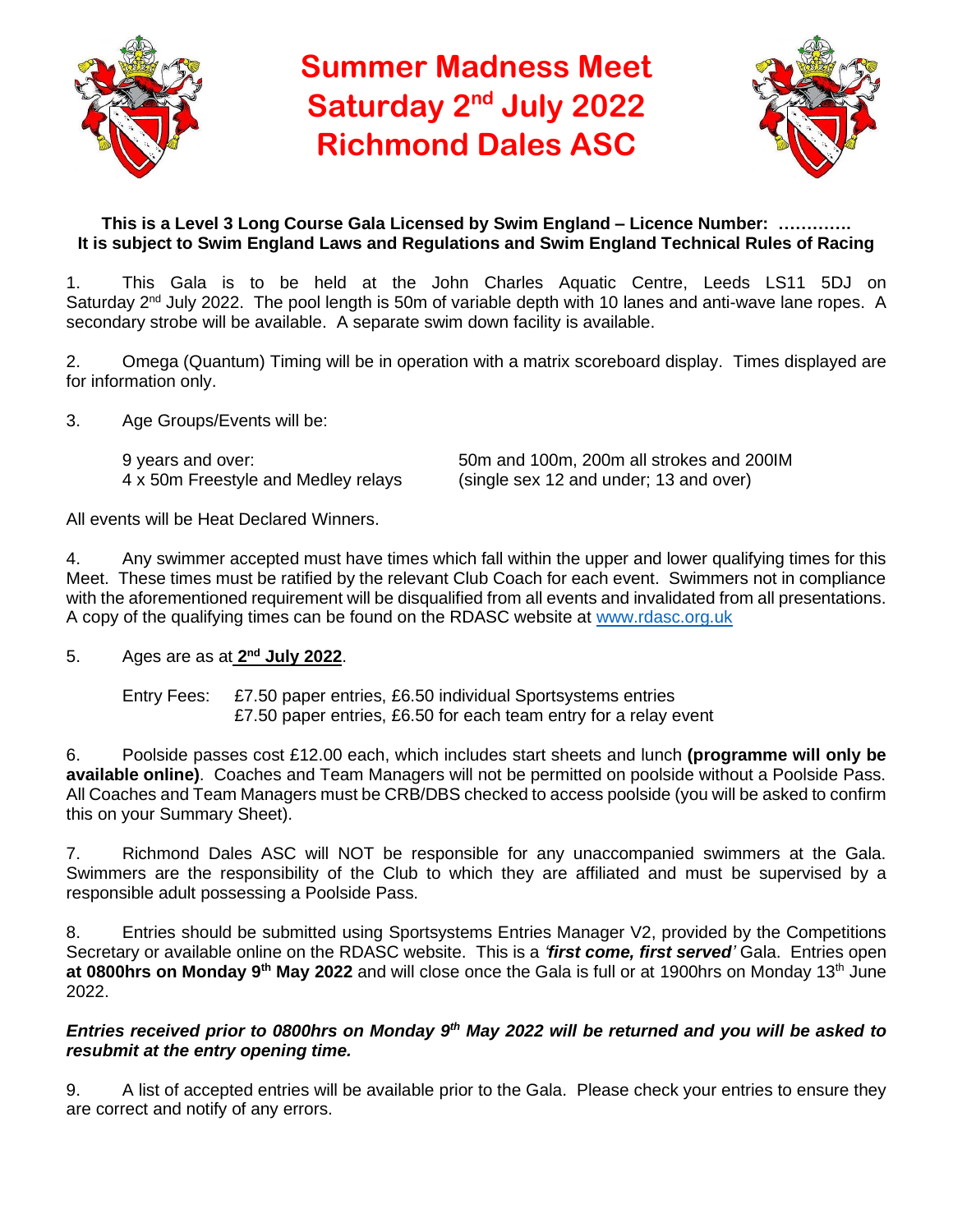10. Clubs will be **invoiced for payment after the closing date** and payment must be made in full prior to the Meet date. Payment is to be made by BACS transfer to Richmond Dales ASC, Sort Code: 54-30-43, Account Number: 02230798. Please include a Club reference (abbreviations accepted) followed by **SM22** eg RDASC SM22. Clubs entering more than one swimmer must use a Sportsystem Electronic Entry File. Individual entries will not be accepted. Please complete and return the Summary Sheet along with Sportsystems Entry file.

- 11. Entry times should be converted from 25m pool times by use of official conversion tables.
	- NB The Sportsystems Entry File will automatically convert SC times downloaded from Rankings to LC times.
- 12. Refunds will only be given if:
	- The withdrawal is before the Gala has closed, which may be prior to the advertised closing date if the Gala is full.
	- The withdrawal is after the Gala has closed and is on medical grounds, subject to submission of an appropriate medical certificate. In such cases, the swimmer will be withdrawn from all other events.
- 13. Poolside entries will be at the discretion of the Meet Organiser and will be £8.00 per swim.
- 14. Heats will be seeded according to submitted entry times.

15. Presentations will to the first three in age groups 9yrs, 10yrs, 11yrs 12yrs, 13yrs, 14yrs, 15yrs and over. Medals will be awarded to Classified disability swimmers in each age group according to the GB multi classification points system.

16. Swimmers will only be permitted to swim for one Club during the Gala.

17. For safety reasons, only swimmers who can perform an ASA competitive start may perform a shallow racing dive from the starting blocks. Where possible, over-the-top starts will be used during the Gala. Swimmers are requested to remain in the water until asked to leave the pool.

- 18. Disability competitors:
	- Swimmers with a disability will swim under IPC Rules.
	- Qualifying times for disability competitors are not required, however entry times will be submitted for the purpose of seeding the heats.
	- Poolside passes/Coach passes will attract the advertised fee. All Coaches, Chaperones and Personal Care Attendants must confirm to the Swim England Child Protection Procedures and hold a current DBS certificate.
	- The competition format will be based on disability inclusion within the able-bodied programme. As such, there will be no separate events for swimmers with disabilities. All swimmers will be seeded in the heats according to their entry times. Disability swimmers will also be included within the results for their age group.

19. Admission for spectators will be £6.00 per day. **The Meet programmes will only be available online**. Children under 12 years old and accompanied by an adult will be admitted for free.

20. Entry cards will not be issued. Coaches or Team Managers should advise the recorders of any missing swimmers by 8pm the evening before the swim, or 12 noon before the afternoon session, using the withdrawal form available on the RDASC website. Seeded heat lists will be produced prior to the start time of the session. Complying with this condition will reduce the number of empty lanes.

21. Coaches/Team Managers are responsible for ensuring competitors report FIRST to the marshalling area at the required time. Swimmers failing to report to the Competition Marshals in time for the start of their race may not be allowed to compete.